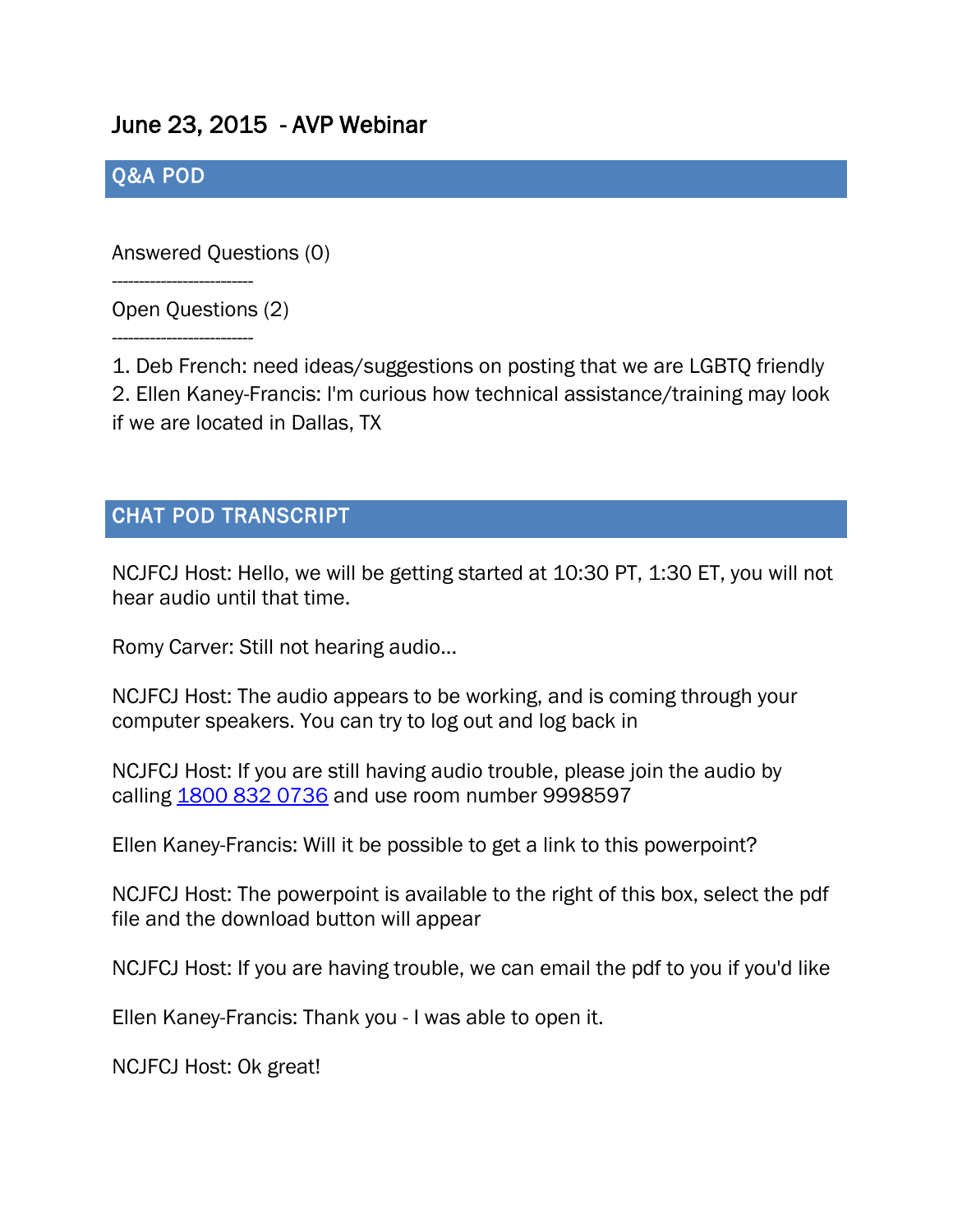Julie Broadwell: yes

Deb French: yes

Jennifer Hanson: Yes

Lauren 2: yes

Emmy Johnson: yes

Carly Mesnick: YES

Darla Character-Johnson: Yes

Ellen Kaney-Francis: Yes, except at our shelter, we currently (unfortunately) have the policy that one's self-affirmed gender must match the gender marker on their ID

Lynn Bilal: yes

Debbie Murphy: If you receive VAWA funds, you may not discriminate on the basis of gender identity. The practice that Ellen described sounds as if it would violate the VAWA nondiscrimination grant condition.

Ellen Kaney-Francis: Thank you - yes, hoping for a shift in "culture" as you said. We don't take govt \$ or grant \$ that would fall within this policy

Jennifer Hanson: Providing a "safer" space when not everyone is on board about what that means

Deb French: ok, but very few coming in

Lauren 2: working with students and teachers who have different opinions that aren't inclusive of all people and the resistence we get from those participants can make it difficult

Deb French: no, this has never happened at our agency. Would be at a loss for resources